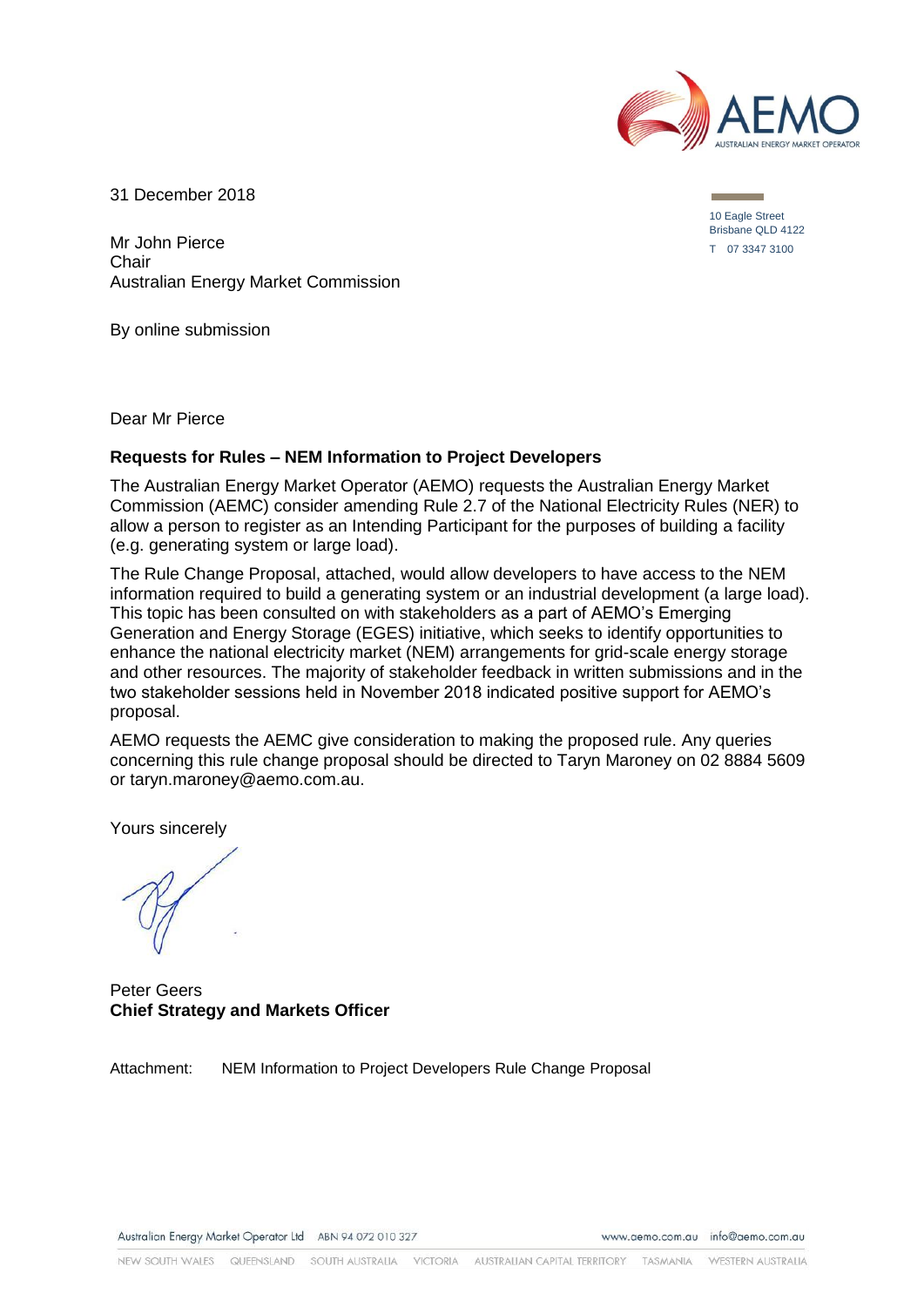

# **ELECTRICITY** RULE CHANGE PROPOSAL

PROVIDING NEM INFORMATION TO PROJECT DEVELOPERS

**December 2018**



Australian Energy Market Operator Ltd ABN 94 072 010 327 [www.aemo.com.au](http://www.aemo.com.au/) [info@aemo.com.au](mailto:info@aemo.com.au)

NEW SOUTH WALES QUEENSLAND SOUTH AUSTRALIA VICTORIA AUSTRALIAN CAPITAL TERRITORY TASMANIA WESTERN AUSTRALIA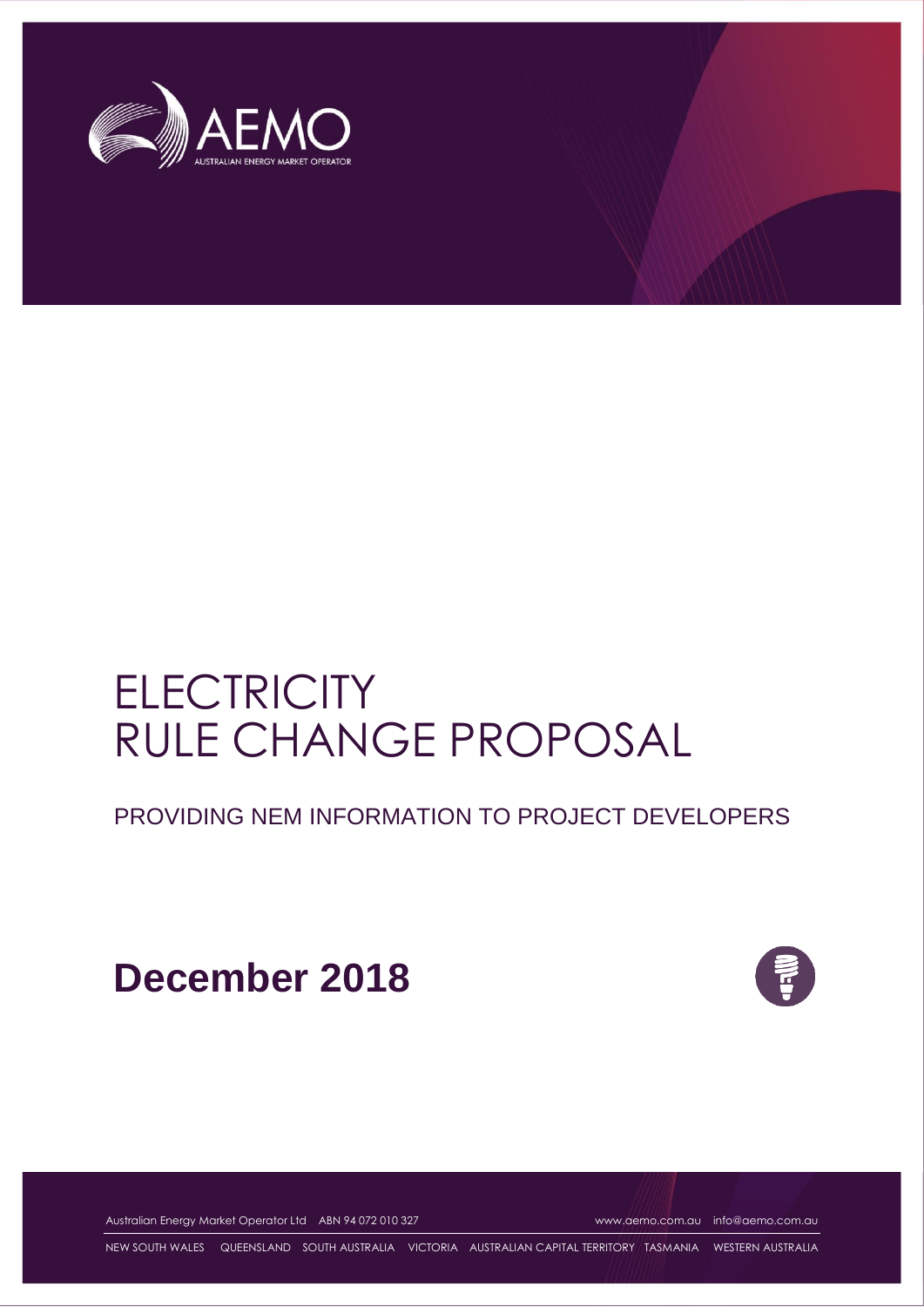



## **CONTENTS**

| 1.         | SUMMARY                                                                                   | 2              |
|------------|-------------------------------------------------------------------------------------------|----------------|
| 2.         | RELEVANT BACKGROUND                                                                       | 3              |
| 2.1        | Current framework                                                                         | 3              |
| 2.2<br>2.3 | Stakeholder engagement<br>AEC rule change proposal on Intending Participants              | 3<br>5         |
| 3.         | STATEMENT OF ISSUE                                                                        | 6              |
| 3.1        | Issues with the current Rules                                                             | 6              |
| 4.         | HOW THE PROPOSAL WILL ADDRESS THE ISSUE                                                   | $\overline{7}$ |
| 4.1        | How the proposal will address the issue                                                   | $\overline{7}$ |
| 5.         | PROPOSED RULE                                                                             | 8              |
| 5.1        | Description of the proposed Rule                                                          | 8              |
| 6.         | HOW THE PROPOSED RULE CONTRIBUTES TO THE NATIONAL ELECTRICITY OBJECTIVE<br>(NEO)          | 9              |
| 7.         | EXPECTED BENEFITS AND COSTS OF THE PROPOSED RULE                                          | 10             |
| A.1        | Summary of submissions to the Emerging Generation and Energy Storage Stakeholder<br>Paper | 11             |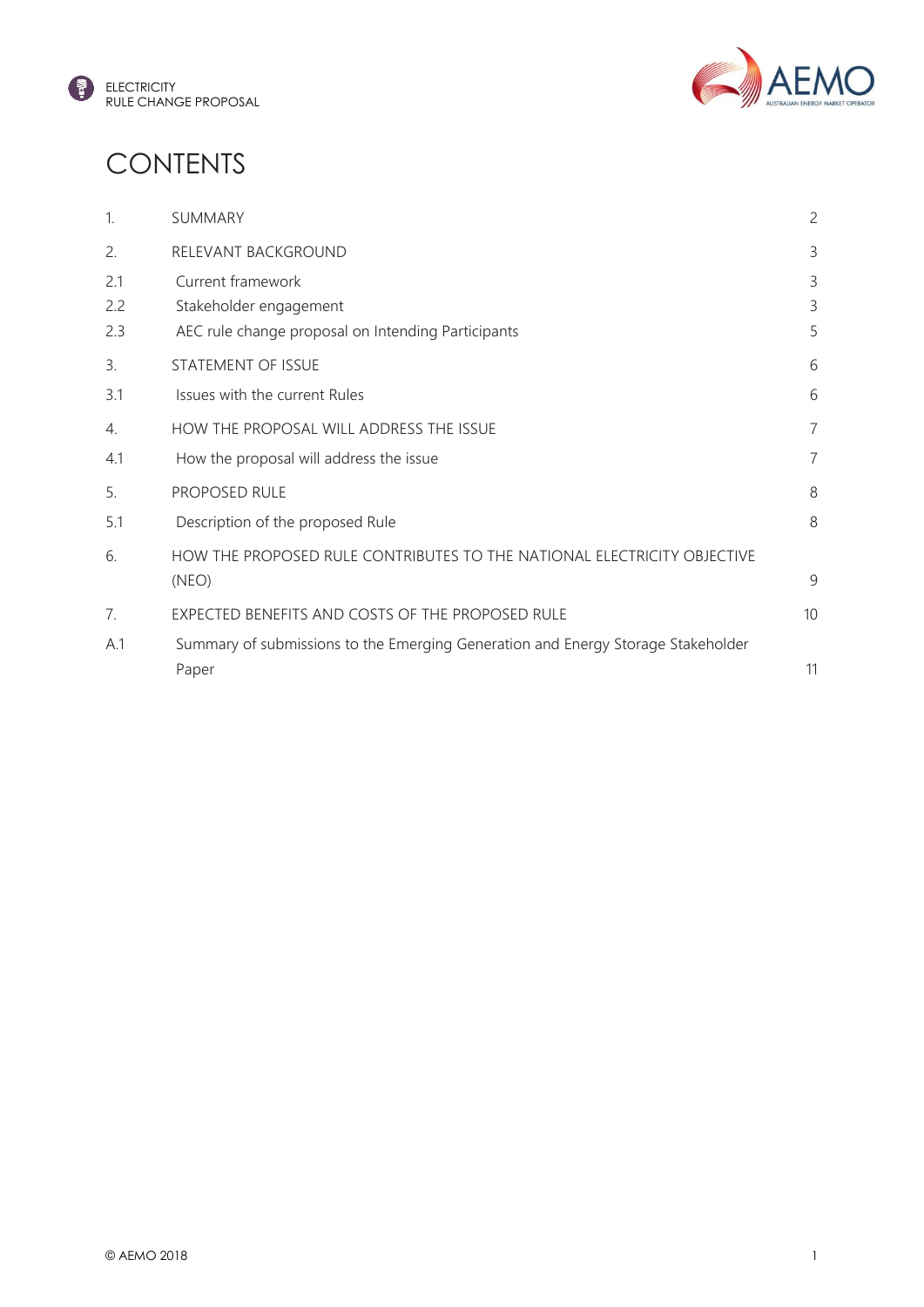



## <span id="page-3-0"></span>1. SUMMARY

This rule change proposal is to amend clause 2.7 of the National Electricity Rules (NER) to include a provision that allows a person to register as an Intending Participant for the purposes of building a gridscale resource (e.g. generating system). This would allow them to have access to the information required to build a generating system or an industrial development (a load).

Under the NER, proponents wishing to build a generating system or industrial development and sell them prior to connection to the grid do not meet the NER eligibility requirement for registration as an Intending Participant. This limits their ability to access National Electricity Market (NEM) information needed to design and build a generating system, e.g. network modelling data or industrial development.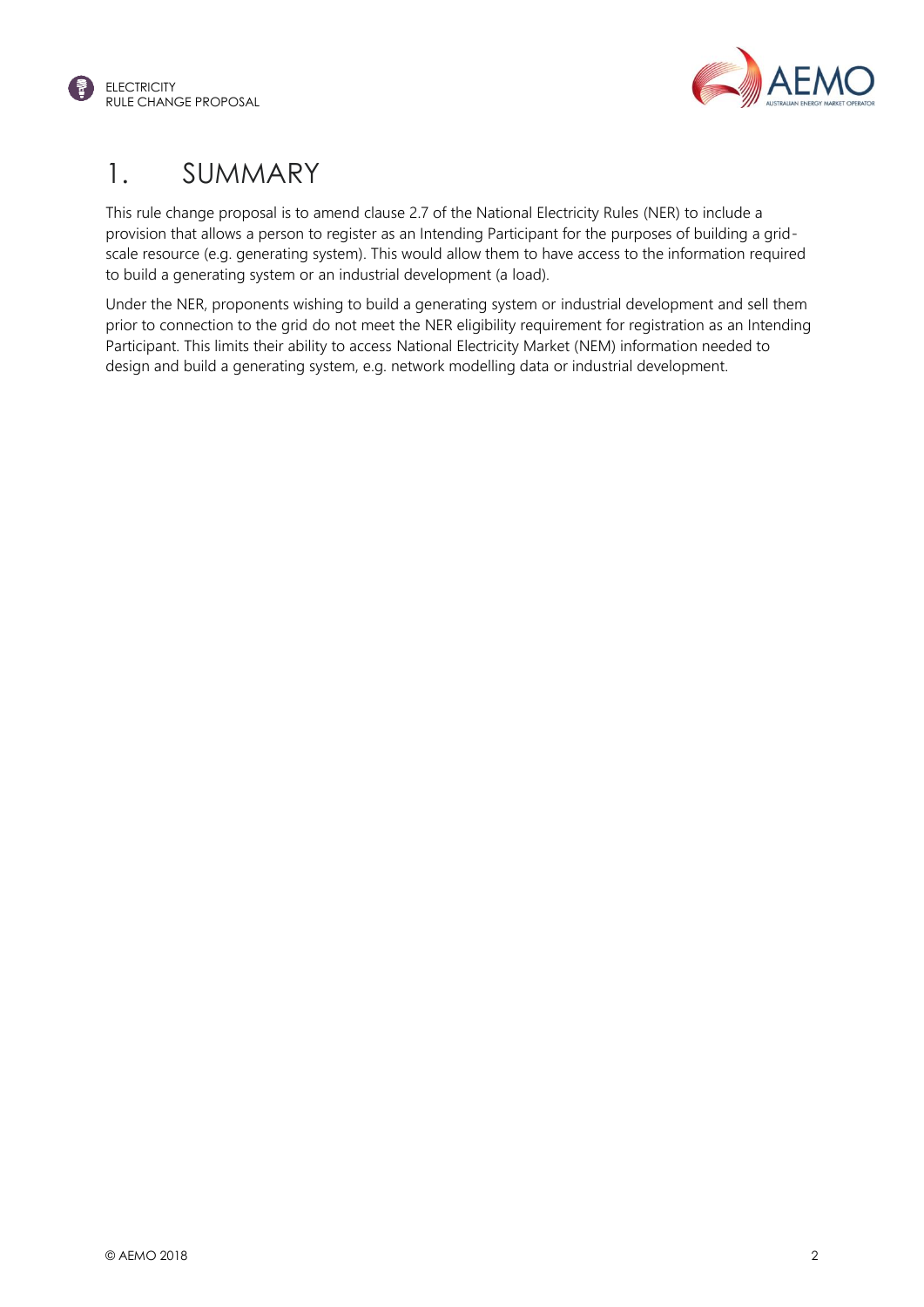



## <span id="page-4-0"></span>2. RELEVANT BACKGROUND

#### <span id="page-4-1"></span>**2.1 Current framework**

Under the National Electricity Law (NEL), AEMO has a statutory obligation to protect confidential information from unauthorised use or disclosure. AEMO can only disclose such information in limited circumstances, including where:

- AEMO is required or permitted to provide it under a law or the NER<sup>1</sup>.
- The disclosee is one of the agencies listed in the NEL (ACCC, AER, AEMC etc).
- AEMO has the written consent from the person the information relates to.
- Disclosure is necessary for the safety, security or the proper operation of the market.

The NER permit AEMO to provide certain information to Registered Participants, including Intending Participants. Under NER Rule 2.7, a person wishing to register as an Intending Participant must satisfy AEMO that it is eligible to participate in this category.

Typically, the primary reason for proponents registering as an Intending Participant is to access information needed to build a generating system (e.g. network data) or to set up systems and processes prior to registering as a Market Customer (usually, retailer)<sup>2</sup>.

Under NER clause 3.13.3(k), a Registered Participant may request information from AEMO, including information reasonably required to carry out power system simulation studies and modelling. Depending on the circumstances, examples of information AEMO provides under NER clause 3.13.3(l) could include:

- Bid and offer validation data
- Power System Simulator for Engineering (PSSE) snapshots.
- Releasable User Guides (RUGS).
- Hourly line flows.

Under NER clause 3.13.3(l)(3), the information AEMO provides to the Registered Participant must be treated as confidential information. All Registered Participants are required to comply with clause 8.6.1 of the NER in respect of confidential information.

#### <span id="page-4-2"></span>**2.2 Stakeholder engagement**

As a part of AEMO's Emerging Generation and Energy Storage (EGES) initiative<sup>3</sup>, AEMO asked stakeholders whether project developers should be provided with the necessary NEM information to design and construct grid-connected facilities:

- December 2017 and March 2018 EGES stakeholder workshop sessions. This issue was discussed at both sessions and relevant materials were placed on AEMO's website.
- November 2018 the EGES Stakeholder Paper was published, which identified the issue, options, and AEMO's proposed approach.

The majority of stakeholder feedback in written submissions and in the two stakeholder sessions held in November 2018 indicated positive support for AEMO's proposal that the NER framework should allow AEMO to provide NEM information to project developers. Of the 20 public submissions received as part

l

<sup>1</sup> Refer to the National Electricity (South Australia) Act 1996 (20 September 2018), Division 6, Subdivision 2

 $2$  Refer to NER clauses 3.13.3(k)(2) and (l).

<sup>&</sup>lt;sup>3</sup> For more information, see: https://www.aemo.com.au/Electricity/National-Electricity-Market-NEM/Initiatives/Emerging-Generation-and-Energy-Storage-in-the-NEM---Grid-Scale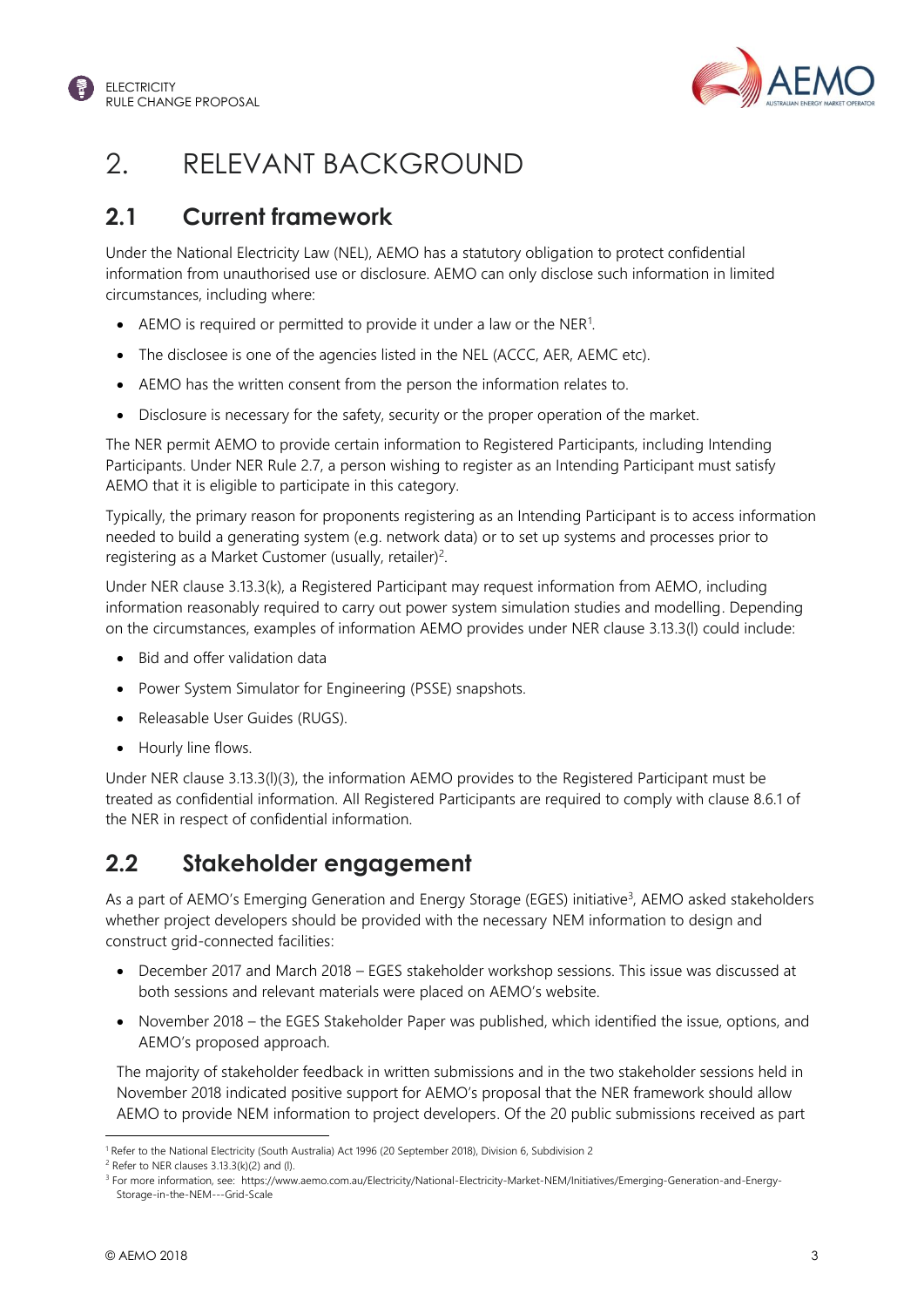

of this consultation, only AGL did not support AEMO's proposal. A further 3 stakeholders indicated concern about confidentiality requirements[. Table 1](#page-5-0) sets out the objections or reservations expressed in relation to the proposal and AEMO's response. A.1 includes a summary of written feedback, and meeting notes from the November stakeholder sessions are on AEMO's website.

| <b>Consultation Feedback</b>                                                                                                                                                                                                                                                                                                                                                                                                                                                                                                                                                                                                                                                                            | Stakeholders                  | <b>AEMO's Response</b>                                                                                                                                                                                                                                                                                                                                                                                                                                                                                                                                                                                                                                                                                                                                                                                                                                                                                                                                                                                                                                                                                                     |
|---------------------------------------------------------------------------------------------------------------------------------------------------------------------------------------------------------------------------------------------------------------------------------------------------------------------------------------------------------------------------------------------------------------------------------------------------------------------------------------------------------------------------------------------------------------------------------------------------------------------------------------------------------------------------------------------------------|-------------------------------|----------------------------------------------------------------------------------------------------------------------------------------------------------------------------------------------------------------------------------------------------------------------------------------------------------------------------------------------------------------------------------------------------------------------------------------------------------------------------------------------------------------------------------------------------------------------------------------------------------------------------------------------------------------------------------------------------------------------------------------------------------------------------------------------------------------------------------------------------------------------------------------------------------------------------------------------------------------------------------------------------------------------------------------------------------------------------------------------------------------------------|
| A developer is not an Intending<br>Participant, the developer could have a<br>relationship with a purchaser who could<br>register as an Intending Participant and<br>access information on a developer's<br>behalf                                                                                                                                                                                                                                                                                                                                                                                                                                                                                      | AGL                           | AEMO's proposed rule would expand the<br>Intending Participant criteria to allow a<br>developer to register. AGL's suggestion<br>for the purchaser (as Intending<br>Participant) to obtain and share<br>confidential information with a developer<br>raises three potential issues:<br>• Possible new compliance issues in<br>respect of the participant's NER<br>confidentiality obligation.<br>• Potential barrier to development by<br>requiring a purchaser to be lined up<br>before obtaining the information<br>necessary to assess power system<br>impacts or requirements.<br>• Less desirable for the person using the<br>information to obtain it via an<br>intermediary rather than directly from<br>AEMO.                                                                                                                                                                                                                                                                                                                                                                                                      |
| • The information provided to<br>developers should be bound by NEM<br>confidentiality provisions. AGL<br>provided the following example:<br>- A developer may still retain and act<br>on the NEM information obtained<br>from AEMO, without any<br>corresponding safeguards to<br>protect the use or transfer of that<br>information. This presents risks that<br>developers may build additional<br>generating systems that could<br>compromise system security, or<br>breach confidentiality requirements,<br>in the absence of regulatory<br>oversight.<br>• A review is necessary to determine<br>how market registration processes can<br>eliminate these risks associated with<br>confidentiality | AGL, CEC, Origin, TasNetworks | Under AEMO's proposed rule developers<br>would be Intending Participants, and<br>therefore captured by the NER's existing<br>confidentiality requirements. Under<br>existing rules and processes, any<br>Intending Participant or Registered<br>Participant could retain and act on NEM<br>information obtained from AEMO. On<br>registration (as well as during the earlier<br>negotiation of performance standards),<br>AEMO makes an assessment as to<br>whether a generating system could<br>compromise system security.<br>AEMO acknowledges that once the<br>information is provided to an Intending<br>Participant, AEMO cannot control the use<br>or disclosure of that data. That control<br>relies on compliance with NER<br>confidentiality obligations.<br>The proposed rule does not increase the<br>risk or consequence of confidentiality<br>breaches. AEMO considers this a<br>separate issue and understands it may be<br>addressed by a separate CEC rule<br>change proposal. AEMO therefore does<br>not consider a review of registration<br>processes is warranted in the context of<br>this proposal. |

#### <span id="page-5-0"></span>Table 1 EGES Stakeholder Paper feedback on providing NEM information to project developers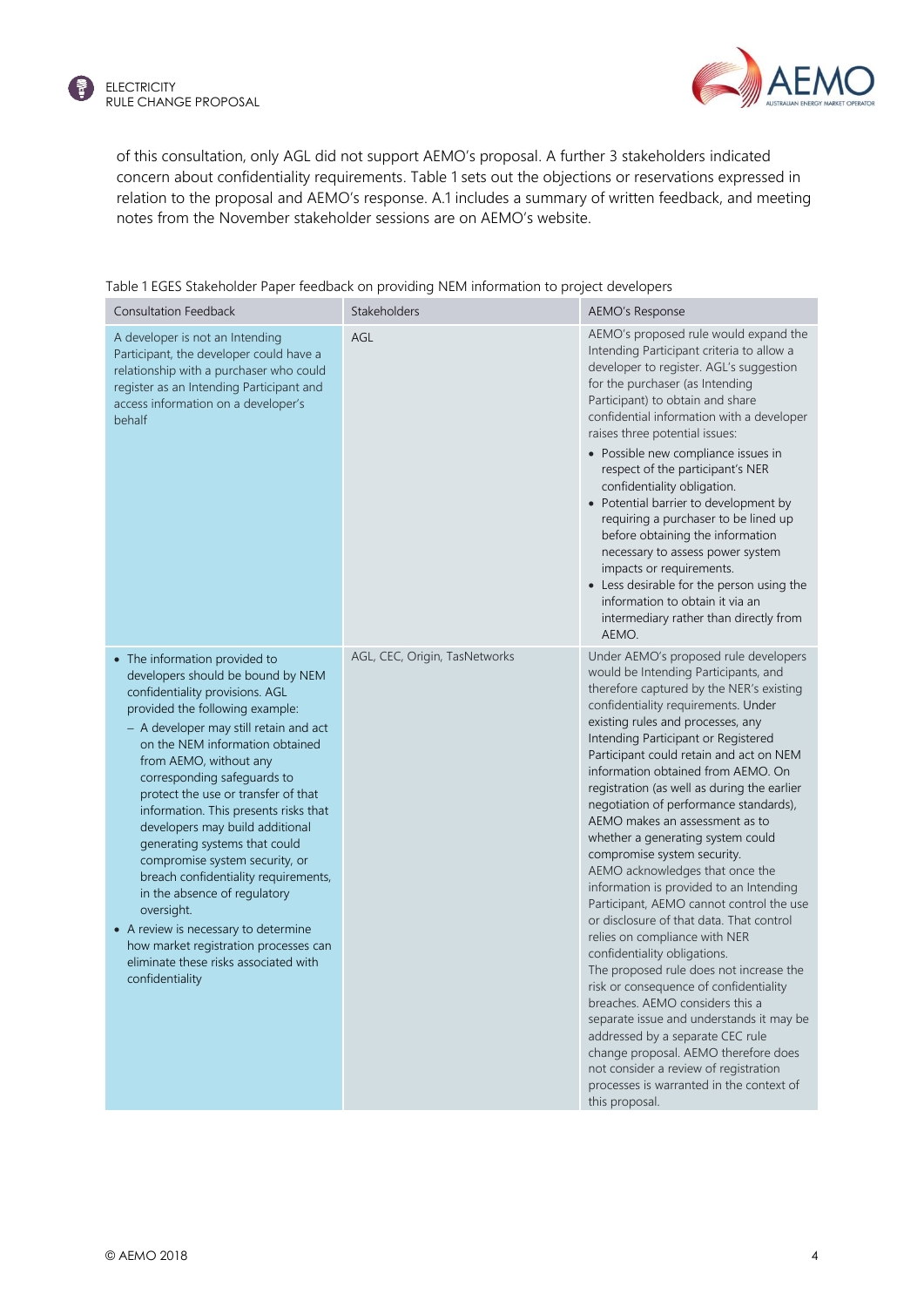



| <b>Consultation Feedback</b>                                                                                                                                                                                                                 | <b>Stakeholders</b> | AEMO's Response                                                                                                                                                                                                                                                                                                                                                                                                                                                                                                                                                                                                                                                                                                                      |
|----------------------------------------------------------------------------------------------------------------------------------------------------------------------------------------------------------------------------------------------|---------------------|--------------------------------------------------------------------------------------------------------------------------------------------------------------------------------------------------------------------------------------------------------------------------------------------------------------------------------------------------------------------------------------------------------------------------------------------------------------------------------------------------------------------------------------------------------------------------------------------------------------------------------------------------------------------------------------------------------------------------------------|
| AEMO should provide more detail on<br>how it will assess requests for<br>information and what information it<br>would provide. It should also consider<br>how it can legally ensure information it<br>provides to developers is not misused. | <b>CEC</b>          | Where a request for information is<br>received under NER clause 3.13.3(k)(2),<br>AEMO confirms the requestor is a<br>Registered Participant. Depending on the<br>request, examples of information AEMO<br>provides under NER clause 3.13.3(I) could<br>include:<br>• PSSE snapshots.<br>• Releasable User Guides.<br>• Hourly line flows.<br>Where relevant, this information is<br>currently provided to Registered<br>Participants (including Intending<br>Participants).<br>Under NER clause $3.13.3(1)(3)$ , the<br>information AEMO provides to the<br>Registered Participant must be treated as<br>confidential information (in accordance<br>with clause 8.6.1). This is a legal<br>obligation of the Registered Participant. |

#### <span id="page-6-0"></span>**2.3 AEC rule change proposal on Intending Participants**

AEMO is aware that the Australian Energy Council (AEC) is considering a rule change proposal with respect to obligations on Intending Participants. AEMO's proposal does not seek to address the same issues as the AEC:

- AEMO rule change proposal seeks to change the eligibility requirement for Intending Participants.
- AEC rule change proposal seeks to require Intending Participants to provide information on future projects.

AEMO considers that the proposed expansion of the Intending Participant category to include relevant project developers is unlikely to materially impact the AEC proposal as AEMO understands it.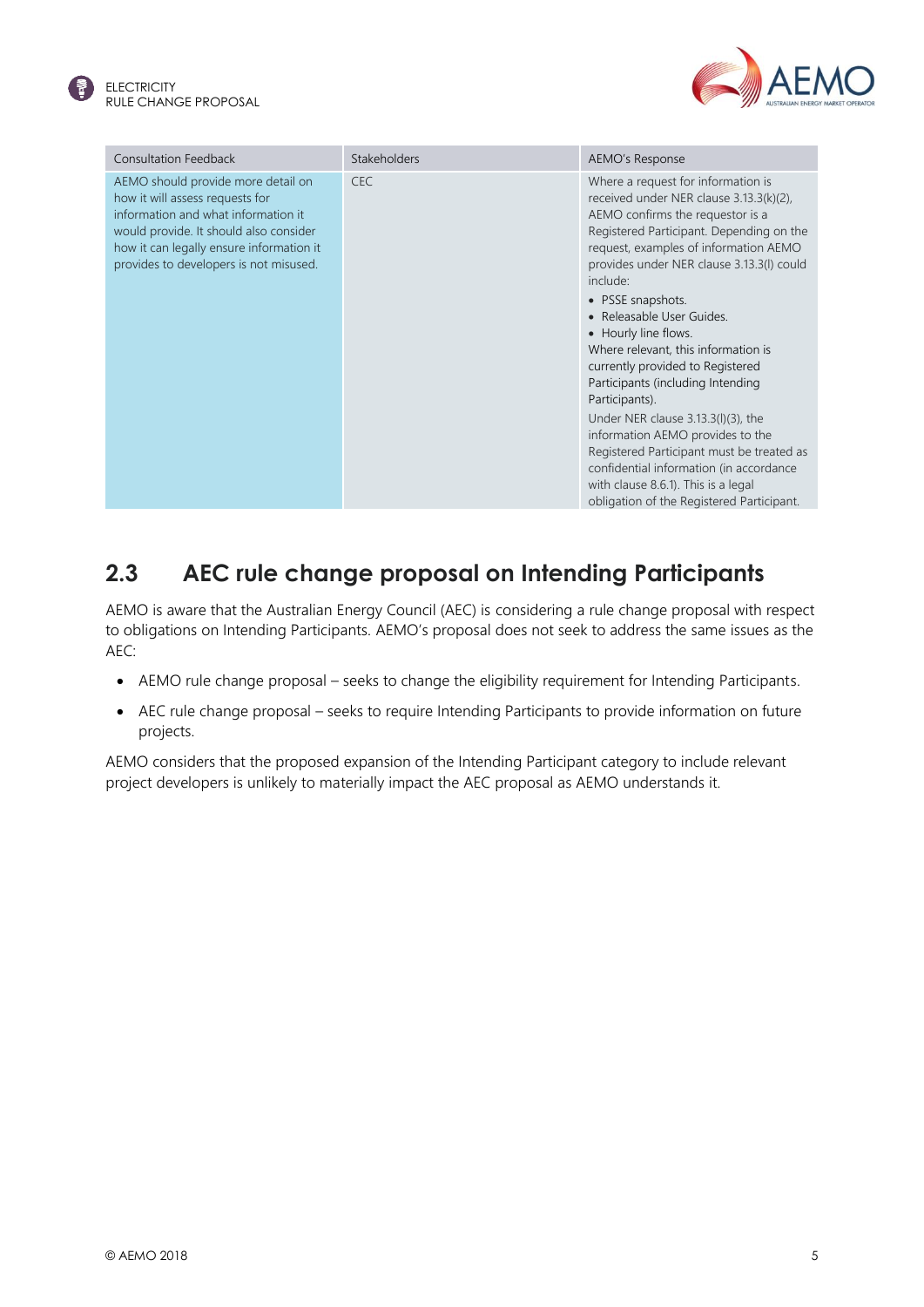



### <span id="page-7-0"></span>3. STATEMENT OF ISSUE

#### <span id="page-7-1"></span>**3.1 Issues with the current Rules**

Under NER rule 2.7, to become an Intending Participant, a person must apply to AEMO and AEMO must be reasonably satisfied that the person "…intends to carry out an activity in respect of which it must or may be registered as a Registered Participant."

One of the business models that has emerged is for developers to build generating systems and sell them prior to connection to the grid. Typically, a developer commences discussion with the relevant Network Service Provider (NSP) as a connection applicant to establish a connection agreement. This commences with a pre-feasibility assessment and can go through to the finalisation of the connection agreement prior to sale of a facility. In this circumstance, developers have no intention of owning, operating or controlling a grid-connected generating system or registering with AEMO as the Generator for that asset. In these situations, the developer will not meet the NER eligibility requirement for registration as an Intending Participant.

If a developer cannot be registered as an Intending Participant, they cannot directly access NEM information provided under NER clause 3.13.3(k). This information is needed to design and build a generating system or a large load (typically an industrial development). An example of information that a developer may need includes PSSE snapshots contain information of NEM impendences, system operating conditions (including voltages and power generation and consumption, dynamic performance data of generators provided in the RUGs. This NEM information is provided to Registered Participants in confidence under the NER. Therefore, the NER should be changed to allow these parties to gain access to NEM information.

Of the 20 public submissions AEMO received in response to the EGES Stakeholder Paper, three submissions indicated confidentiality objections or reservations with providing NEM information to project developers. AEMO's response to these concerns are set out in [Table 1.](#page-5-0)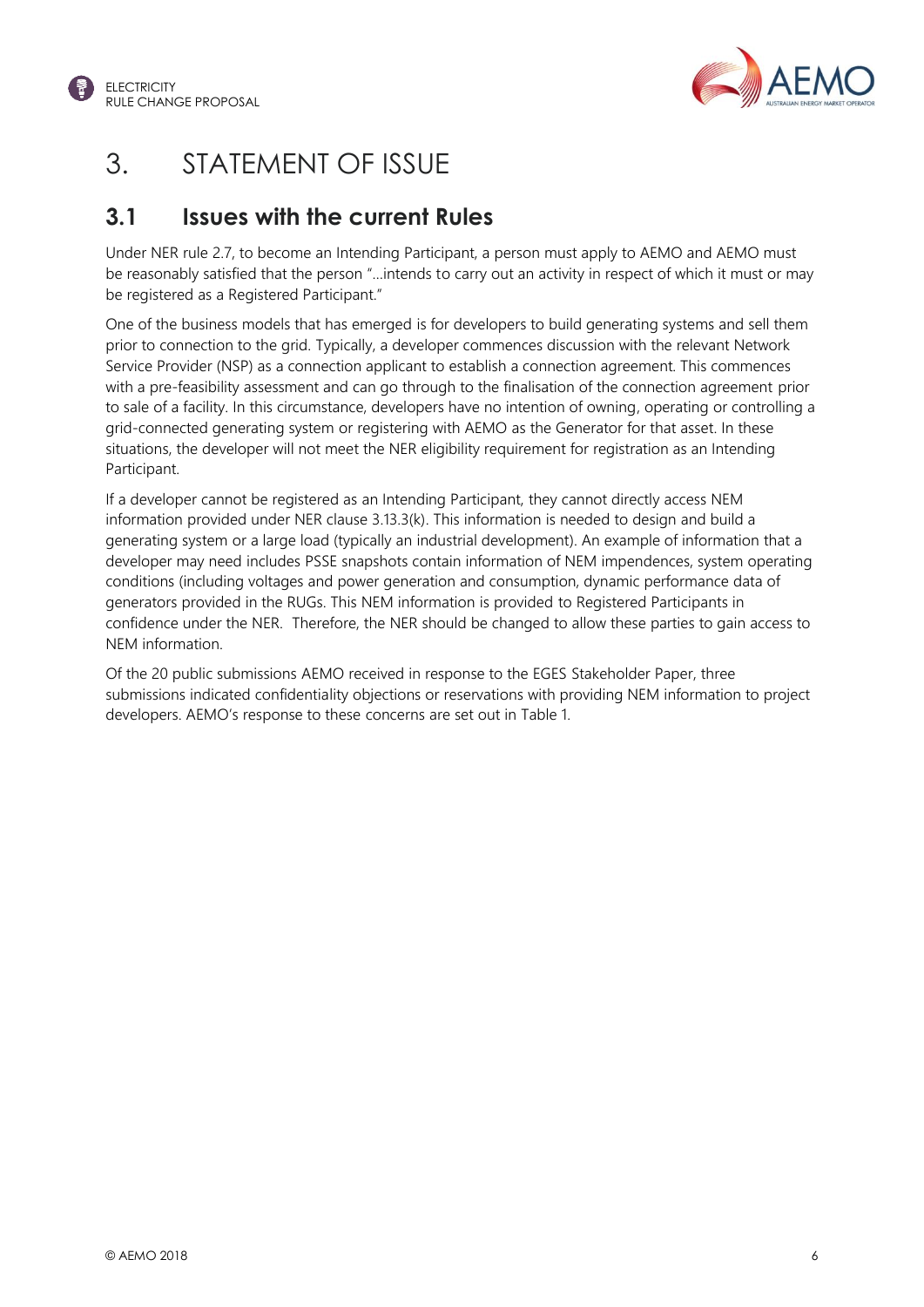



### <span id="page-8-0"></span>4. HOW THE PROPOSAL WILL ADDRESS THE ISSUE

#### <span id="page-8-1"></span>**4.1 How the proposal will address the issue**

The proposed solution will address the issue by ensuring that a person who requires NEM information to build a generating system (or other major plant to be connected to the grid) is able to access the necessary information by being eligible to be registered as an Intending Participant. The proposed rule change achieves this outcome by expanding the eligibility criteria for Intending Participants to include developers of relevant facilities.

AEMO considered the following alternate option to address the issue in [Table 2.](#page-8-2) This option was not pursued for the reasons set out in the costs and risks section of Table 2.

<span id="page-8-2"></span>

| Table 2 Alternate option to provide NEM information to project developers |  |  |  |  |
|---------------------------------------------------------------------------|--|--|--|--|

| Alternate Option                                                                                                                                                                                                                                                                                                                                                                                                                | Costs and Risks                                                                                                                                                                                                                                                                                                                                                                                                                                                                                                                                 | <b>Benefit</b>                                                                                                   |
|---------------------------------------------------------------------------------------------------------------------------------------------------------------------------------------------------------------------------------------------------------------------------------------------------------------------------------------------------------------------------------------------------------------------------------|-------------------------------------------------------------------------------------------------------------------------------------------------------------------------------------------------------------------------------------------------------------------------------------------------------------------------------------------------------------------------------------------------------------------------------------------------------------------------------------------------------------------------------------------------|------------------------------------------------------------------------------------------------------------------|
| Delete NER rule 2.7 and replace with a<br>requirement on AEMO to provide<br>information to persons wishing to have<br>access after being satisfied the<br>information is used for the purpose of<br>connecting plant to the national grid or<br>accessing AEMO market systems, and<br>provide that the recipient is bound by<br>the NER confidentiality requirements<br>(Rule 8.6.1) as if it were a Registered<br>Participant. | • Cost of NER change seeking to<br>remove rule 2.7 and amending clauses<br>dealing with information provided to<br>Registered Participants (including<br>Intending Participants), refer to NER<br>clauses $3.13.3(k)(2)$ and (l).<br>• Replacing existing known process for<br>Intending Participants with a new<br>process to provide access to network<br>data and AEMO's PreProd system.<br>• Potential reduced transparency of<br>future market developments since<br>AEMO is required to publish a list of all<br>Registered Participants. | Might provide a more flexible and<br>accessible approach to sharing<br>information with interested stakeholders. |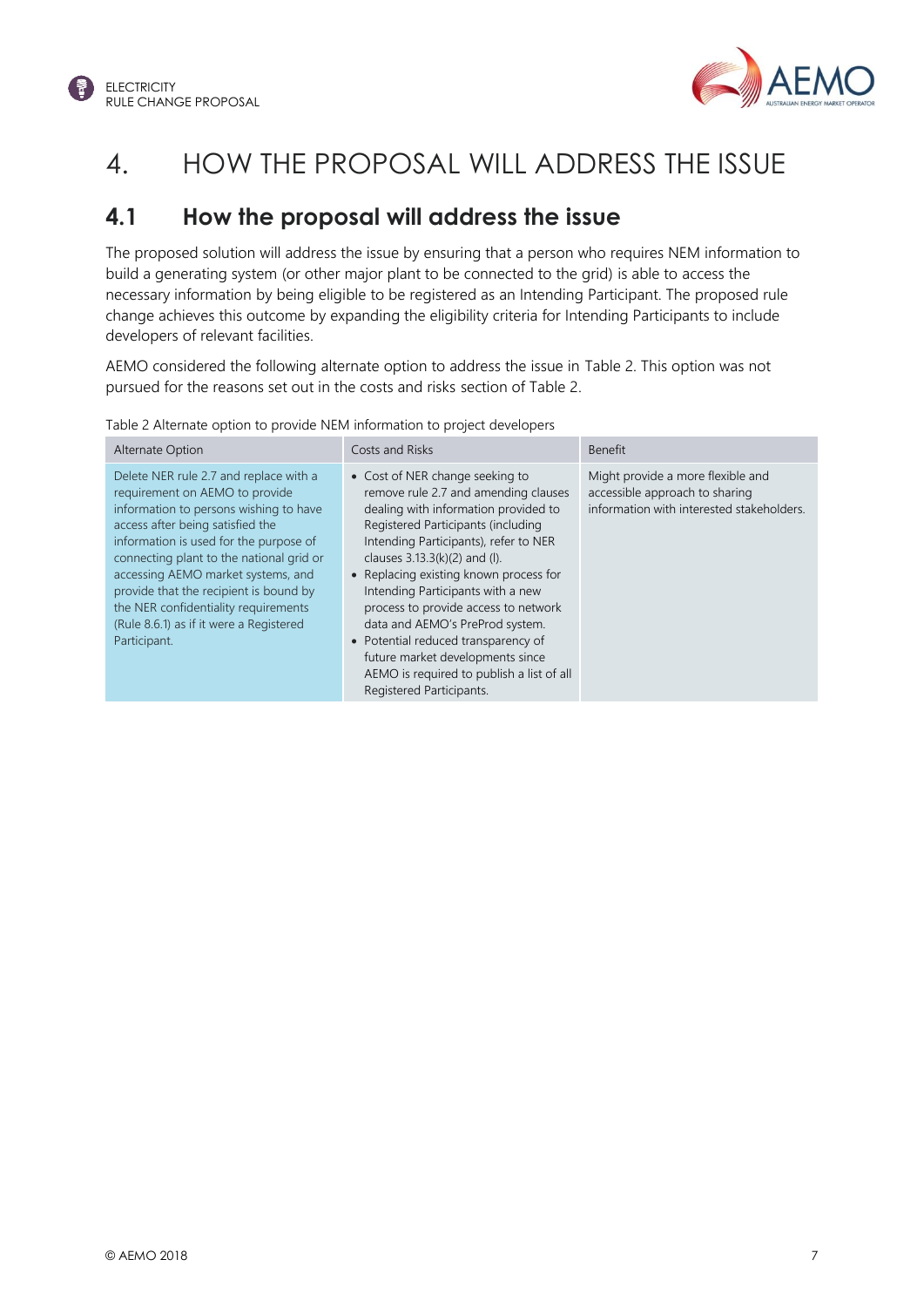



### <span id="page-9-0"></span>5. PROPOSED RULE

#### <span id="page-9-1"></span>**5.1 Description of the proposed Rule**

Amend NER rule 2.7 to allow a person to register as an Intending Participant for the purpose of building grid-scale resources, such as a generating system or an industrial development (a load).

#### DRAFT RULE

This draft is based on version 116 of the NER.

- 2.7 Intention to Commence Activities or Functions
	- (a) Any person intending to act in any *Registered Participant* category may, on application for registration by that person in accordance with rule 2.9, be registered by *AEMO* as an *Intending Participant* if that person can reasonably satisfy *AEMO* that it:
		- (1) intends to carry out an activity in respect of which it must or may be registered as a *Registered Participant* or
		- (2) intends to develop *plant* to be *connected* to a *transmission or distribution system* in respect of which another person must or may be registered as a *Registered Participant*.
	- (b) *AEMO* may from time to time require a person registered by *AEMO* as an *Intending Participant* to satisfy *AEMO* that it continues to meet the criteria for registration in rule 2.7(a). If the *Intending Participant* is unable to satisfy *AEMO* that it continues to meet those criteria then it will cease to be registered as an *Intending Participant* on the date specified by *AEMO* by written notice to the *Intending Participant* concerned.
	- (c) An *Intending Participant* is taken to be an *Intending Participant* only in so far as its activities relate to its intention referred to in paragraph  $(a)$  to commence an activity in respect of which it must or may be registered as a *Registered Participant*.
	- (d) As a *Registered Participant*, an *Intending Participant* may exercise such rights and is bound by such obligations under the *Rules* as are specified by *AEMO* (on the basis of whether the *Intending Participant* intends to become, or to develop *plant* in respect of which another person may become, a *Customer*, *Generator*, *Network Service Provider* or *Special Participant*) and approved by the *AEMC*.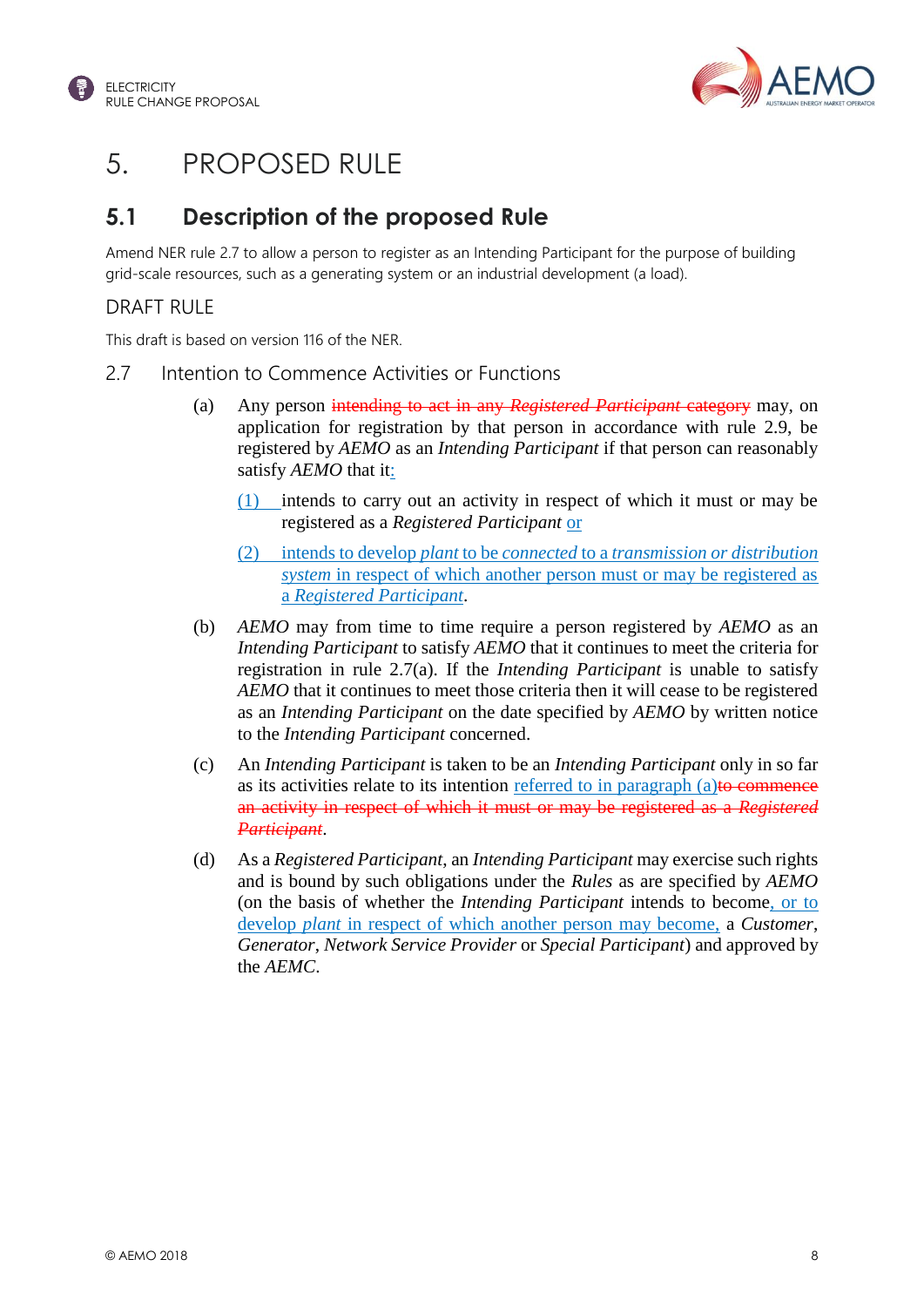



## <span id="page-10-0"></span>6. HOW THE PROPOSED RULE CONTRIBUTES TO THE NATIONAL ELECTRICITY OBJECTIVE (NEO)

The objective of the National Electricity Law is to promote efficient investment in, and efficient operation and use of, electricity services for the long term interests of consumers of electricity with respect to— (a) price, quality, safety, reliability and security of supply of electricity; and (b) the reliability, safety and security of the national electricity system.

AEMO considers the proposed rule would promote investment in electricity services for the long term interest of consumers, since it would facilitate direct access by project proponents to the NEM information needed to design and build generation and large loads, regardless of their business model. Access to this information would assist developers to more quickly and effectively identify any issues with the proposed location and assess project viability. This is likely to lower or remove barriers to entry and reduces the potential for wasted costs by facilitating earlier project issue identification.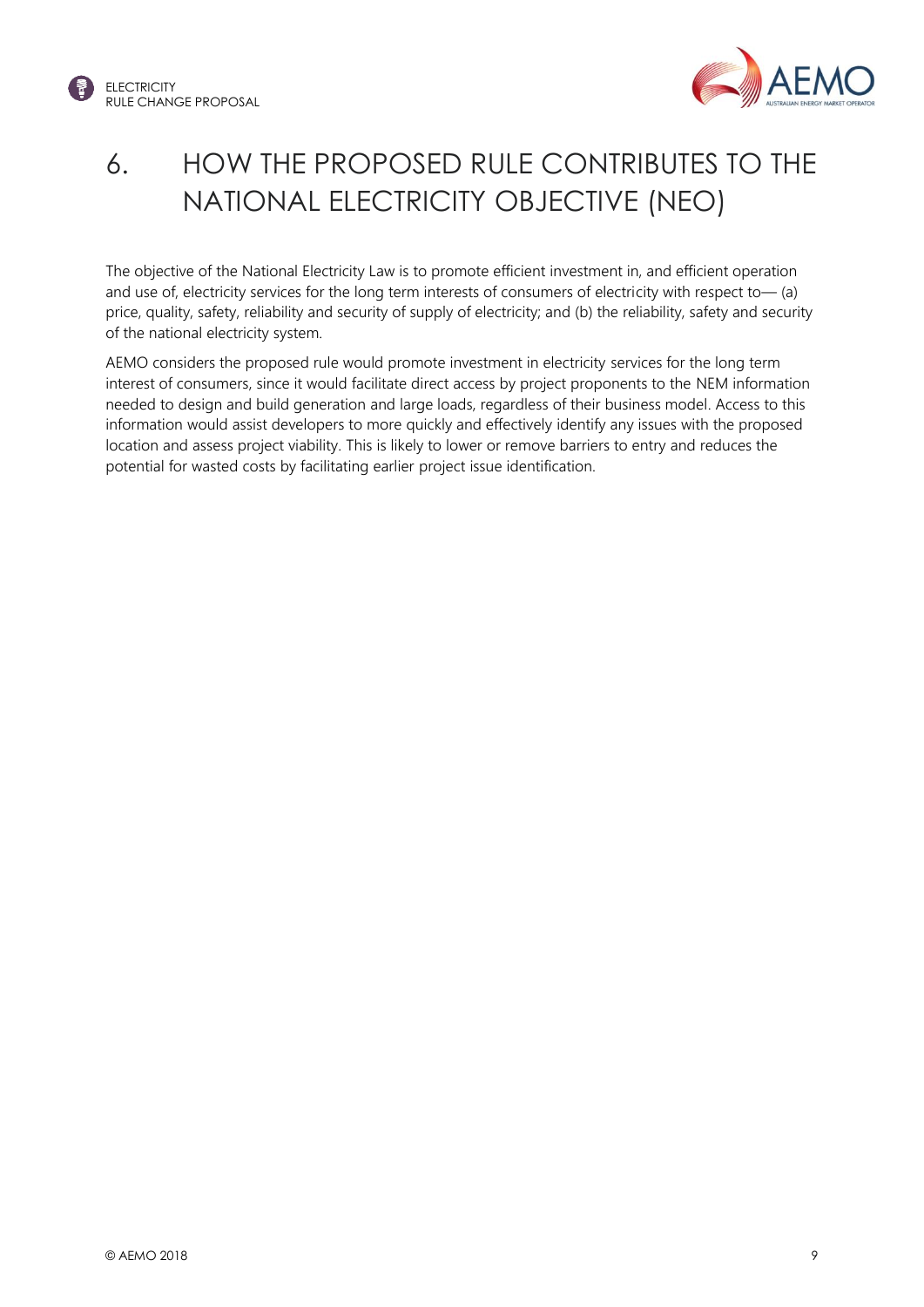



## <span id="page-11-0"></span>7. EXPECTED BENEFITS AND COSTS OF THE PROPOSED RULE

The expected benefit of the proposed rule is to allow developers who are registered by AEMO as an Intending Participant direct access to the NEM information needed to build generating systems, accommodating emerging business models without additional delay or complexity.

This amendment would confer Registered Participant status and the associated NER confidentiality obligations on a developer receiving network information with minimal amendments, and will not affect other parties seeking to register as an Intending Participant, e.g. a new retailer seeking early access to set up systems.

In response to the EGES Stakeholder Paper, some stakeholders raised concern about ensuring confidentiality of information and ensuring the information provided to developers is not misused. AEMO's response to these concerns are set out in [Table 1,](#page-5-0) section 2.2.

The proposed rule would necessitate minor application form and guideline updates that AEMO would need to undertake to incorporate these changes. These business as usual activities are estimated to cost less than \$10,000.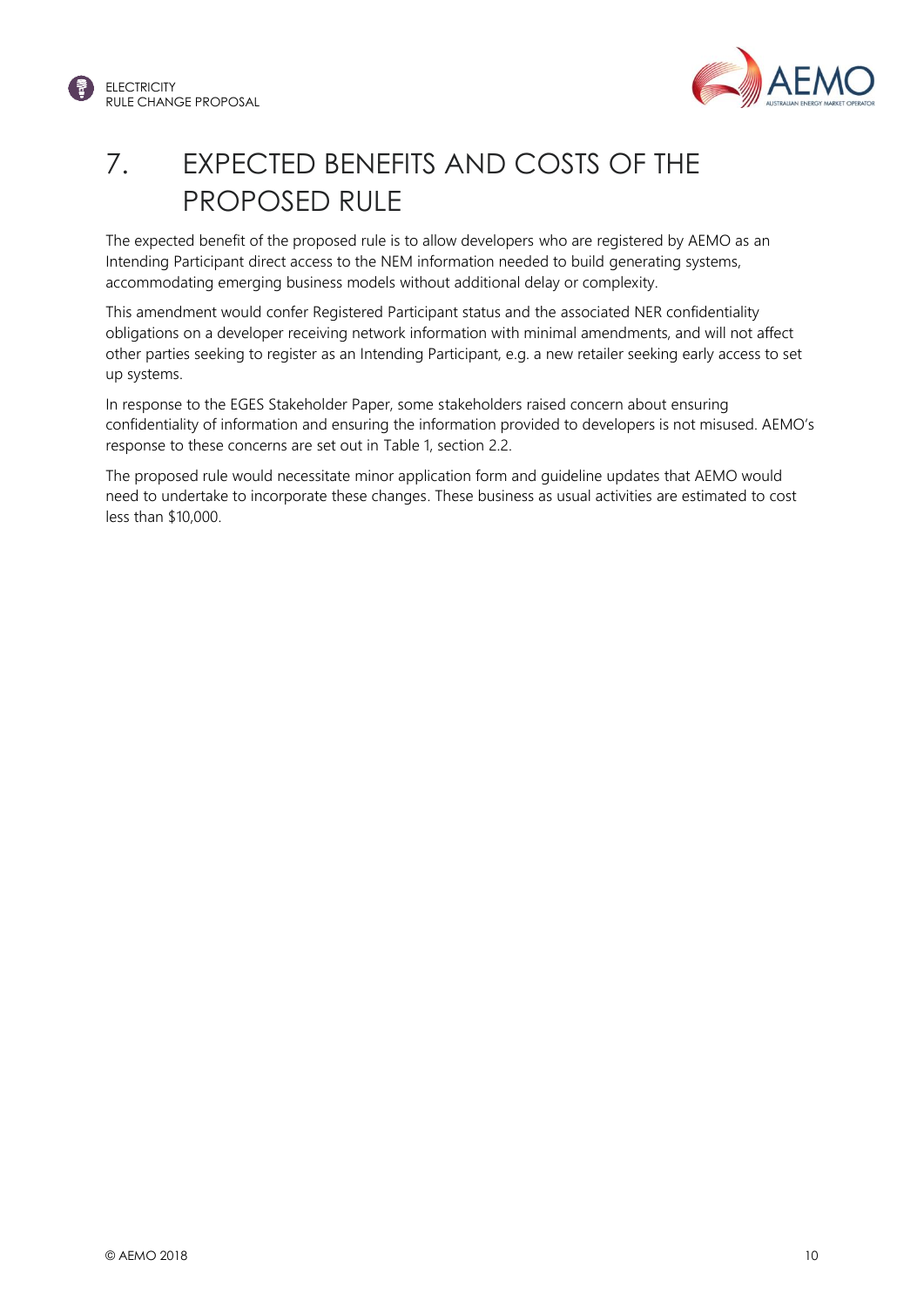



#### <span id="page-12-0"></span>**A.1 Summary of submissions to the Emerging Generation and Energy Storage Stakeholder Paper**

| ID | Question                                                                                                                                                                                                        | AGL                                                                                                                                                                                                                                                                                                                                                                                                                                                                                                                                                                                                                                                                                                                                                                                                                                                                                                                                                                                                                                                              | AEC                                                                                                                                           | CEC                                                                                                                                                                                                                                                                                                                                                                                                                                                                                                                                                                                                                                                                                                                                                                                                                                                                                                                                                                                                                                                              | Edify                                                                                      | Energy<br>Queensland                                                                                                                                                                                                                                   | GE                                                                                                                                                                                                                                                                                                                                                                                                                                                                                                                                                                                    | Hydrostar                                                                                                                                                                                                                                   | Meridian Energy                                                                                                                                                                                    | Origin                                                                                                                                                                                                                                                                | S and C          | TasNetworks                                                                                                                                                                                                                                                                                                                                                                                                                                                                                                                                       | Tesla                                                                                                                                                                                                               | TransGric                                                                                                                                                           |
|----|-----------------------------------------------------------------------------------------------------------------------------------------------------------------------------------------------------------------|------------------------------------------------------------------------------------------------------------------------------------------------------------------------------------------------------------------------------------------------------------------------------------------------------------------------------------------------------------------------------------------------------------------------------------------------------------------------------------------------------------------------------------------------------------------------------------------------------------------------------------------------------------------------------------------------------------------------------------------------------------------------------------------------------------------------------------------------------------------------------------------------------------------------------------------------------------------------------------------------------------------------------------------------------------------|-----------------------------------------------------------------------------------------------------------------------------------------------|------------------------------------------------------------------------------------------------------------------------------------------------------------------------------------------------------------------------------------------------------------------------------------------------------------------------------------------------------------------------------------------------------------------------------------------------------------------------------------------------------------------------------------------------------------------------------------------------------------------------------------------------------------------------------------------------------------------------------------------------------------------------------------------------------------------------------------------------------------------------------------------------------------------------------------------------------------------------------------------------------------------------------------------------------------------|--------------------------------------------------------------------------------------------|--------------------------------------------------------------------------------------------------------------------------------------------------------------------------------------------------------------------------------------------------------|---------------------------------------------------------------------------------------------------------------------------------------------------------------------------------------------------------------------------------------------------------------------------------------------------------------------------------------------------------------------------------------------------------------------------------------------------------------------------------------------------------------------------------------------------------------------------------------|---------------------------------------------------------------------------------------------------------------------------------------------------------------------------------------------------------------------------------------------|----------------------------------------------------------------------------------------------------------------------------------------------------------------------------------------------------|-----------------------------------------------------------------------------------------------------------------------------------------------------------------------------------------------------------------------------------------------------------------------|------------------|---------------------------------------------------------------------------------------------------------------------------------------------------------------------------------------------------------------------------------------------------------------------------------------------------------------------------------------------------------------------------------------------------------------------------------------------------------------------------------------------------------------------------------------------------|---------------------------------------------------------------------------------------------------------------------------------------------------------------------------------------------------------------------|---------------------------------------------------------------------------------------------------------------------------------------------------------------------|
|    | Should a person<br>intending to<br>develop or build<br>a generating<br>system or ESS<br>(and not<br>subsequently<br>register as a<br>Generator) be<br>allowed to<br>register as an<br>Intending<br>Participant? | No A developer<br>is therefore<br>fundamentally<br>not an Intending<br>Participant.<br>Instead, the<br>developer should<br>locate a suitable<br>purchaser in<br>advance of<br>building a<br>generating plant.<br>This purchaser<br>could register as<br>the Intending<br>Participant and<br>access the NEM<br>information on<br>the developers<br>behalf.<br>the NER and<br>NERL may no<br>longer have legal<br>force on the<br>developer, once<br>the generating<br>system had been<br>built and sold to a<br>third party.<br>Specifically, the<br>developer may<br>still retain and act<br>on the NEM<br>information<br>obtained from<br>AEMO, without<br>any<br>corresponding<br>safeguards to<br>protect the use or<br>transfer of that<br>information. This<br>presents risks that<br>developers may<br>build additional<br>generating<br>systems that<br>could<br>compromise<br>system security,<br>or breach<br>confidentiality<br>requirements, in<br>the absence of<br>regulatory<br>oversight. A<br>further review is<br>necessary to<br>determine how | A developer<br>should be<br>allowed to<br>register as an<br>Intending<br>Participant to<br>access the<br>necessary<br>information to<br>build | The CEC<br>considers the<br>proposal to<br>extend the<br>Intending<br>Participant<br>category to<br>developers could<br>have merit but<br>requires further<br>work before a<br>final decision is<br>made.<br>AEMO<br>registration<br>requirements are<br>considerable and<br>at the project<br>development<br>stage there is a<br>natural lack of<br>detail and<br>certainty around<br>issues such as<br>finance and land<br>acquisition.<br>Extending the<br>Intending<br>Participant<br>category<br>recognises the<br>inherent<br>uncertainty in the<br>development<br>process and<br>would assist<br>developers to<br>work towards a<br>connection<br>application and<br>determine project<br>viability more<br>easily and<br>efficiently. The<br>concern with this<br>proposal,<br>however, is<br>around breach of<br>privacy. AEMO<br>should provide<br>more detail on<br>how it will assess<br>requests for<br>information and<br>what information<br>it will provide to<br>these participants.<br>It should also<br>consider how it<br>can legally ensure | Yes. Edify Energy<br>sees this as a<br>pragmatic change<br>to the current<br>arrangements. | Energy<br>Queensland<br>agrees that a<br>person intending<br>to develop or<br>build a<br>generating<br>system or ESS<br>(and not<br>subsequently<br>register as a<br>Generator) should<br>be allowed to<br>register as an<br>Intending<br>Participant. | Yes, as it would<br>enable them to<br>access<br>information from<br>AEMO that is<br>required to<br>accurately assess<br>the business case<br>for the ESS they<br>are intending to<br>develop. In order<br>not to add<br>complexities of<br>registration to<br>developers,<br>perhaps going<br>with option 1 in<br>table 12 will make<br>it easier to access<br>information with<br>the proper<br>confidentiality<br>agreements.<br>Giving this ability<br>to developers will<br>open the market<br>for more<br>alternatives that<br>could provide<br>benefits to the<br>whole system. | Hydrostor feels<br>that the NER<br>should allow<br>AEMO to provide<br>people with<br>access to the<br>information they<br>need to develop<br>or build grid-<br>scale ESS<br>resources if they<br>satisfy AEMO that<br>this is their intent. | MEA Group<br>accepts this<br>approach, subject<br>to AEMO's review<br>of the<br>circumstances<br>and subsequent<br>consent for<br>registration of the<br>person as an<br>Intending<br>Participant. | Origin supports<br>AEMO's proposal<br>to amend NER<br>Rule 2.7 to allow<br>developers access<br>to AEMO<br>information if it is<br>used for the<br>purpose of<br>connecting plant<br>to the national<br>grid and the<br>participant is<br>bound by<br>confidentiality | Seems reasonable | TasNetworks<br>agrees with<br>AEMO that the<br>NER should allow<br>provision of<br>information for<br>developers to<br>allow them to<br>build grid-scale<br>resources (such<br>as a generating<br>system, ESS or<br>hybrid system) if<br>they satisfy AEMO<br>this is their intent.<br>Regardless of<br>which option<br>might be chosen<br>to facilitate this, it<br>is imperative that<br><b>NER</b><br>confidentiality<br>requirements,<br>including Rule<br>8.6.1, should<br>apply as if the<br>developer were a<br>Registered<br>Participant. | We note that<br>generator<br>performance<br>standards will be<br>progressed in<br>separate rule<br>change proposal<br>by end-2018. We<br>support AEMO<br>aligning with<br>the AEMC review<br>and<br>recommendations | TransGric<br>supports<br>views on<br>project<br>develope<br>have acce<br>the inforr<br>they need<br>develop a<br>scale reso<br>they satis<br>that this i<br>intent. |

TransGrid supports AEMO's views on allowing project developers to have access to the information they need to develop a gridscale resource if they satisfy AEMO that this is their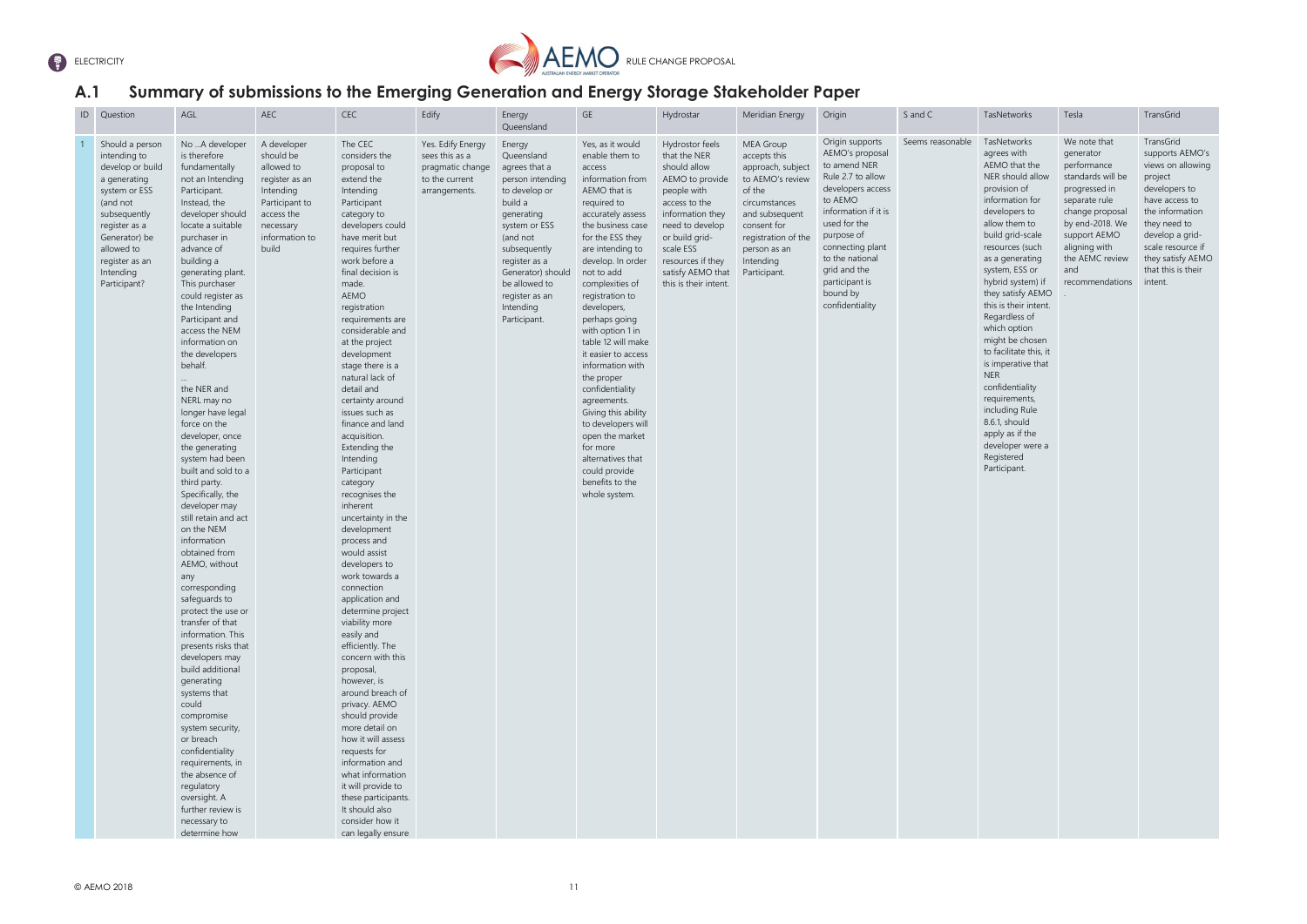

| ID             | Question                                                                                                                                                                                                                      | AGL                                                                                                                                         | AEC                                                                                                       | <b>CEC</b>                                                     | Edify                                                                                                                                                                                                                                                                                                                                                                                                                          | AUSTRALIAN ENERGY MARKET OPERATOR<br>Energy                                                                                                                                                                                                                 | GE                                                                                                                                                                                                                                                                                                                                                                                                                                                                                                                                                                                                                                                    | Hydrostar                                                                                                                                                                                                                                                                                                                                                                                                                                                                              | Meridian Energy                                                                                                                                                                                                                 | Origin      | S and C     | TasNetworks | Tesla                                                                                                                                                                                                                                                                                                                                                                                                                                                               | TransGrid   |
|----------------|-------------------------------------------------------------------------------------------------------------------------------------------------------------------------------------------------------------------------------|---------------------------------------------------------------------------------------------------------------------------------------------|-----------------------------------------------------------------------------------------------------------|----------------------------------------------------------------|--------------------------------------------------------------------------------------------------------------------------------------------------------------------------------------------------------------------------------------------------------------------------------------------------------------------------------------------------------------------------------------------------------------------------------|-------------------------------------------------------------------------------------------------------------------------------------------------------------------------------------------------------------------------------------------------------------|-------------------------------------------------------------------------------------------------------------------------------------------------------------------------------------------------------------------------------------------------------------------------------------------------------------------------------------------------------------------------------------------------------------------------------------------------------------------------------------------------------------------------------------------------------------------------------------------------------------------------------------------------------|----------------------------------------------------------------------------------------------------------------------------------------------------------------------------------------------------------------------------------------------------------------------------------------------------------------------------------------------------------------------------------------------------------------------------------------------------------------------------------------|---------------------------------------------------------------------------------------------------------------------------------------------------------------------------------------------------------------------------------|-------------|-------------|-------------|---------------------------------------------------------------------------------------------------------------------------------------------------------------------------------------------------------------------------------------------------------------------------------------------------------------------------------------------------------------------------------------------------------------------------------------------------------------------|-------------|
|                |                                                                                                                                                                                                                               | market<br>registration<br>processes can<br>eliminate these<br>risks if developers<br>are enabled to<br>become<br>Intending<br>Participants. |                                                                                                           | information it<br>provides to<br>developers is not<br>misused. |                                                                                                                                                                                                                                                                                                                                                                                                                                | Queensland                                                                                                                                                                                                                                                  |                                                                                                                                                                                                                                                                                                                                                                                                                                                                                                                                                                                                                                                       |                                                                                                                                                                                                                                                                                                                                                                                                                                                                                        |                                                                                                                                                                                                                                 |             |             |             |                                                                                                                                                                                                                                                                                                                                                                                                                                                                     |             |
| $\overline{2}$ | What is the<br>market benefit<br>associated with<br>allowing a person<br>intending to<br>develop or build<br>a generating<br>system (and<br>subsequently<br>register as a<br>Generator) to be<br>an Intending<br>Participant? | No comment.                                                                                                                                 | It would deliver a<br>greater number<br>of generation<br>capacity than<br>would otherwise<br>be the case. |                                                                | Allowing<br>developers (who<br>hold the<br>knowledge and<br>risk of bringing<br>projects to<br>market) to access<br>the information<br>they require to<br>perform this<br>function is a more<br>efficient use of<br>capital and<br>capability. It more<br>seamlessly allows<br>projects to access<br>a lower cost of<br>capital for the<br>purposes of<br>financing, which<br>should lead to<br>lower system cost<br>outcomes. | This model could<br>potentially result<br>in faster<br>generation<br>coming in to the<br>market. However<br>the provision of<br>the necessary<br>information is<br>required to<br>effectively plan,<br>design and<br>connect a new<br>generating<br>system. | As highlighted by<br>AEMO, there are<br>a number of<br>developers who<br>have no intention<br>in owning the<br>grid-connected<br>generating<br>system.<br>Therefore,<br>allowing a person<br>intending to<br>develop or build<br>a generating<br>system (and not<br>subsequently<br>register as a<br>Generator) to be<br>an Intending<br>Participant will<br>enable these<br>developers to<br>access the<br>necessary<br>information<br>required to assess<br>the business case<br>for the ESS they<br>are intending on<br>developing. This<br>will result in<br>increased<br>investment in ESS<br>in the NEM which<br>will help drive<br>costs down. | Considering the<br>projection of<br>portfolio<br>resources,<br>including solar<br>(28GW), wind<br>(10.5 GW) and<br>storage (17 GW<br>and 90 GWh),<br>complemented<br>by 500 MW of<br>flexible gas plant<br>identified under<br>AEMO's Neutral<br>ISP planning<br>scenario, ensuring<br>project<br>developers can<br>access NEM<br>information will<br>enable the<br>solicitation of a<br>wide range of<br>solutions and<br>maximise<br>competition and<br>therefore market<br>benefit. | MEA Group<br>believes that<br>increasing access<br>to NEM data in<br>these<br>circumstances will<br>result in a more<br>diverse power<br>system that is<br>resilient to system<br>events and<br>resource supply<br>limitations. | No comment. | No comment. | As above.   | "Some existing<br>solar or wind sites<br>that have a<br>common<br>coupling on the<br>HV side of<br>substations must<br>also have their<br>NMI on the high-<br>voltage<br>connection side,<br>but then may<br>look to connect<br>an ESS on the<br>medium voltage<br>side. This creates<br>secondary issues<br>for projects that<br>are retro-fitting<br>storage, including<br>potentially having<br>to re-negotiate<br>generator<br>performance<br>standards for the | No comment. |